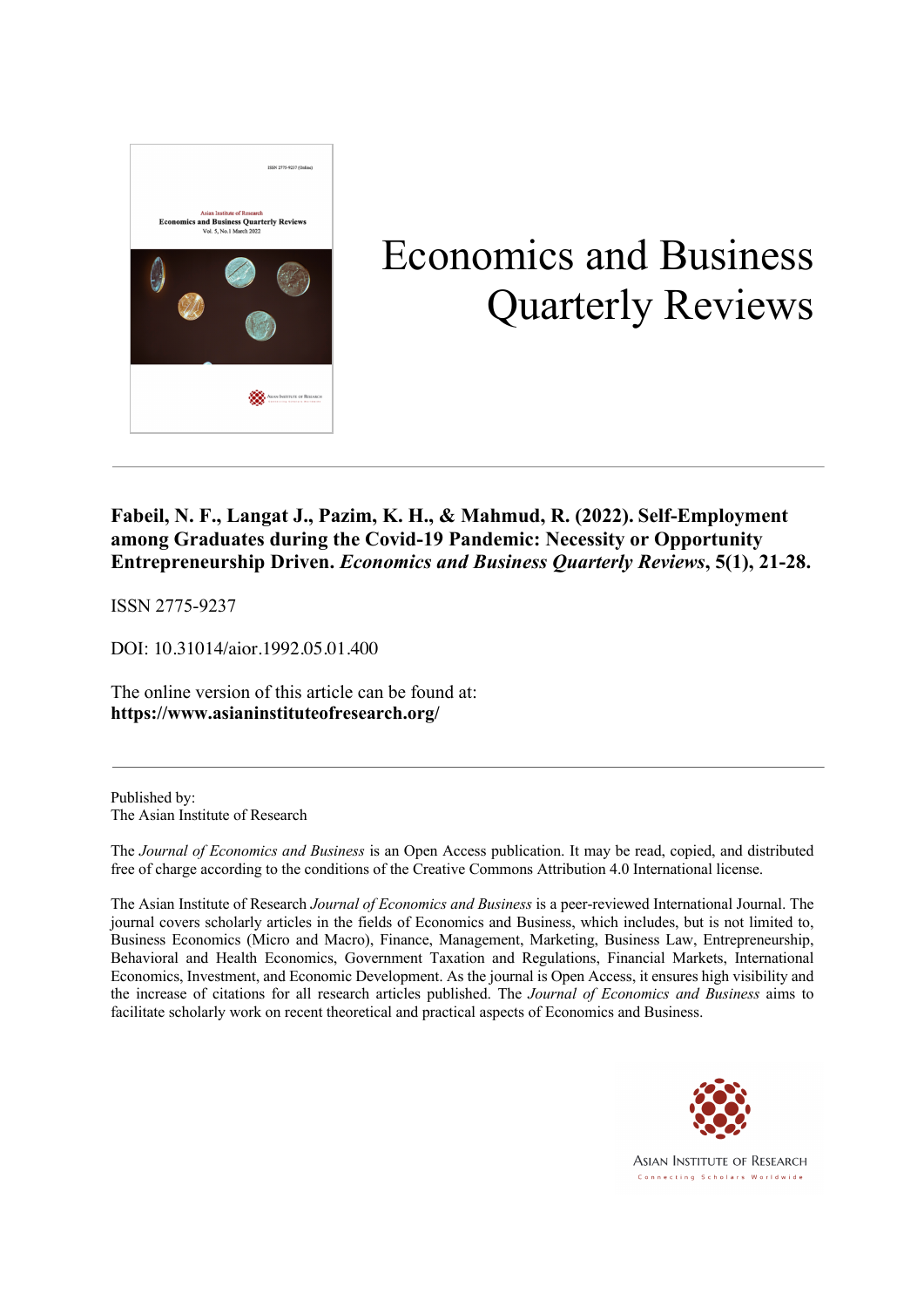

The Asian Institute of Research Economics and Business Quarterly Reviews Vol.5, No.1, 2022: 21-28 ISSN 2775-9237 Copyright © The Author(s). All Rights Reserved DOI: 10.31014/aior.1992.05.01.400

# Self-Employment among Graduates during the Covid-19 Pandemic: Necessity or Opportunity Entrepreneurship Driven

Noor Fzlinda Fabeil<sup>1</sup>, Juliana Langgat<sup>2</sup>, Khairul Hanim Pazim<sup>3</sup>, Roslinah Mahmud<sup>1</sup>

<sup>1</sup> Faculty of Business, Economics and Accountancy, Universiti Malaysia Sabah, Kota Kinabalu, Sabah, Malaysia

Correspondence: Noor Fzlinda Fabeil, Faculty of Business, Economics and Accountancy, Universiti Malaysia Sabah, Jalan UMS, 88400 Kota Kinabalu, Sabah, Malaysia. E-mail: fzlinda@ums.edu.my

#### **Abstract**

The Covid-19 pandemic has caused a profound and damaging impact on the global economy, including the rise in unemployment. One of the significant trends that emerged from the pandemic is the decline of graduate recruitment volumes due to the closure of several business activities among employers. As a result, more graduates are likely difficult to enter the labour market and not able to earn a living. In Malaysia, the government and universities have put concerted efforts to inculcate entrepreneurial mindset and competencies among graduates, intending to prepare them with entrepreneurial qualities to become independent and resourceful graduates. This study explores to what extend the Covid-19 pandemic has influenced the graduates of the Entrepreneurship Program in Universiti Malaysia Sabah to become self-employed, after 6 months of their graduation, and what drives their choices. The results of 108 graduates found that more than half of them choose for self-employment after graduation during the pandemic, mainly take up their own business and perceived themselves as opportunity-driven (to take advantage of business opportunities), while the remaining are necessity-driven (to help family, to earn money, lack of other options). The study also provides insights that venturing into entrepreneurial activities is a significant strategy for livelihood among graduates. This paper would shed light for further studies on the influence of opportunity and necessity motivation towards entrepreneurial opportunity among graduates.

**Keywords:** Self-Employment, Graduates, Covid-19 Pandemic, Opportunity-Driven Entrepreneurship, Necessity-Driven Entrepreneurship

#### **1. Introduction**

#### *1.1 Background to the Study*

Entrepreneurship has been viewed by many scholars as a plausible means for economic growth through employment generation and wealth creation. Many previous studies suggest entrepreneurship as a solution to economic disadvantage and for livelihood recovery among the deprived communities. De Clercq and Honig (2011) and Oreopoulos, Wachter and Heisz (2012) in their studies, for instance, contend that the inefficient outcomes from the economic recession of 2008-2011 which has caused global unemployment among the young people have led the government of many countries to encourage youth entrepreneurship as the potential way to integrate young people into the labour market. The policymakers believe that becoming an entrepreneur or self-employed can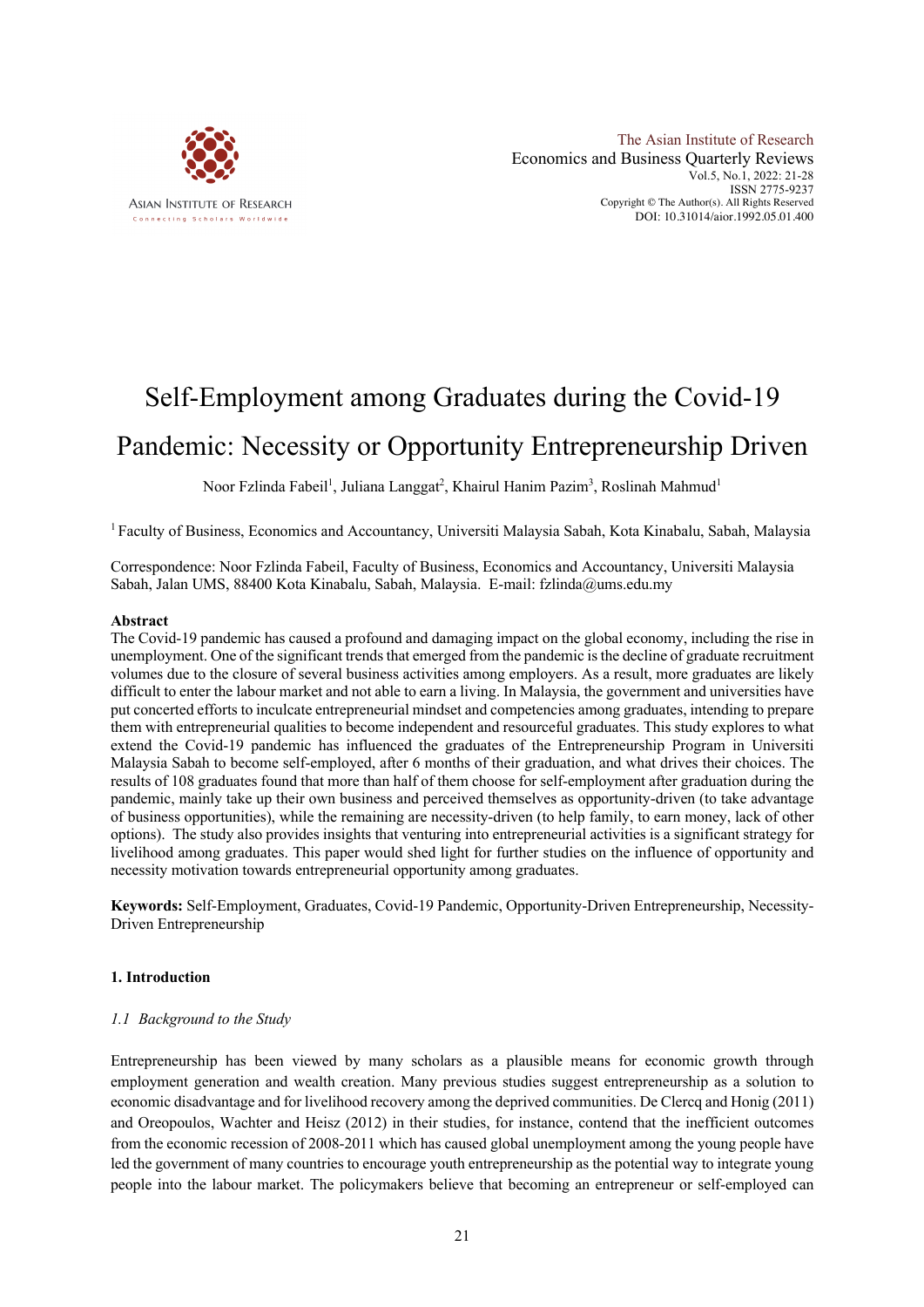potentially benefit young people through improving their human capital attributes, economy and well-being. In Malaysia, developing a holistic, entrepreneurial and balanced graduate becomes the first agenda under the Malaysia Education Blueprint 2015-2025 (Higher Education), intending to prepare graduates with entrepreneurial qualities to become an independent and resourceful person in the future. Gibbs (2010) and Greene and Saridakis (2008) proposed entrepreneurship education in the university is important to produce graduates with entrepreneurial competencies and support in graduate self-employment.

Recently, the unemployment issue becomes particularly acute since the onset of the global pandemic outbreak in December 2019. The Covid-19 pandemic has caused a profound and damaging impact on the global economy, including the rise in unemployment. One of the key trends that emerged from the pandemic crisis is the decline of graduate recruitment volumes due to the temporary closure of several business activities among employers. As a result, more graduates are likely difficult to enter the labour market and not able to earn a living. According to the Statistics Department of Malaysia (2020), the country's unemployment rate has risen to 4.8% in December 2020 from 3.2% in January 2020 with the number of unemployed increased to 772,900 persons. Additionally, youths especially between the age of 25 to 30 were observed to record a higher unemployment rate as compared to adults. To escalate the youth unemployment issue due to the pandemic crisis, the Malaysian government together with entrepreneurial development agencies and key entrepreneurs has built several collaborative entrepreneurship ecosystems through jobs and upskilling programs for the youth, especially the fresh graduates to prepare them with entrepreneurial skills and knowledge. The relaxation of the restrictions on a range of essential economic sectors during the pandemic crisis, under the recovery movement control order (RMCO) phase and the provision of support and initiatives from the government for microenterprise development, may not only lead to a positive impact on business survival but also may encourage more new business start-up, especially to cater the emerging market, like cleaning and sanitary business, delivery service, and digital freelancing. However, to encourage entrepreneurship among the youths, especially the graduates, it is crucial to understand what drives them to become an entrepreneur or to self-employ.

There are many studies on employment adjustments made by the employer in response to the crisis for example downsizing, cutting pay, and freezing recruitment (Johnstone, Saridakis & Wilkinson, 2019), but there is still a lack of studies from the potential employee's point of view on to what extent a crisis may impact their decision for career choice, i.e. to be employed or to become self-employed. Therefore, this study aims to explore how the impact of the pandemic crisis may influence the graduates to choose entrepreneurship as a career, and what drives their choices. It is hoped that this study provides concerned parties with some insights on the motivation to become an entrepreneur among the youths and the ecosystem that affect the motivation.

#### *1.2 Decision for Self-Employment*

Self-employment is often advocated as a potential remedy for unemployment in general and youth unemployment in particular. Numerous past studies found that a higher unemployment rate and being an unemployed person have significantly led individuals to self-employment, particularly venture into a business (e.g. Oxenfeldt, 1943; Rissman, 2003; Wadensjo & Andersson, 2007). Most studies on self-employment or entrepreneurial intention suggest several factors like demographic background (e.g. gender, age, ethnicity, family), personality traits, human capital (e.g. education and experience), social and economic condition (e.g. health, household income) are likely to influence an individual's decision to self-employment or to become an entrepreneur. For example, Caliendo, Maximilian and Martin, (2019) found locus of control, both internal control (ability) and external control (effort) showed a significant influence on an individual's decision to become an entrepreneur. In addition, more risktolerant individuals (Ahn, 2010), higher skill acquisition and self-motivation (Ekpe, 2017) were found to have a positive influence on self-employment among youth graduates. Studies on an individual's decision to be selfemployed or to become an entrepreneur have been explored under the influence of crisis, for example, political crisis (e.g. Botric & Tomic, 2016), pandemic crisis (Sanchez, Cardella & Garcia, 2020), and economic recession (e.g. Oreopulus, et al, 2012). These studies found a significant influence of the effect of the crisis on entrepreneurial intention among the youths. Krueger, Reilly, and Carsrud (2000) contended that during a difficult time or dangerous condition, a person would be more proactive to seek opportunities that can facilitate the development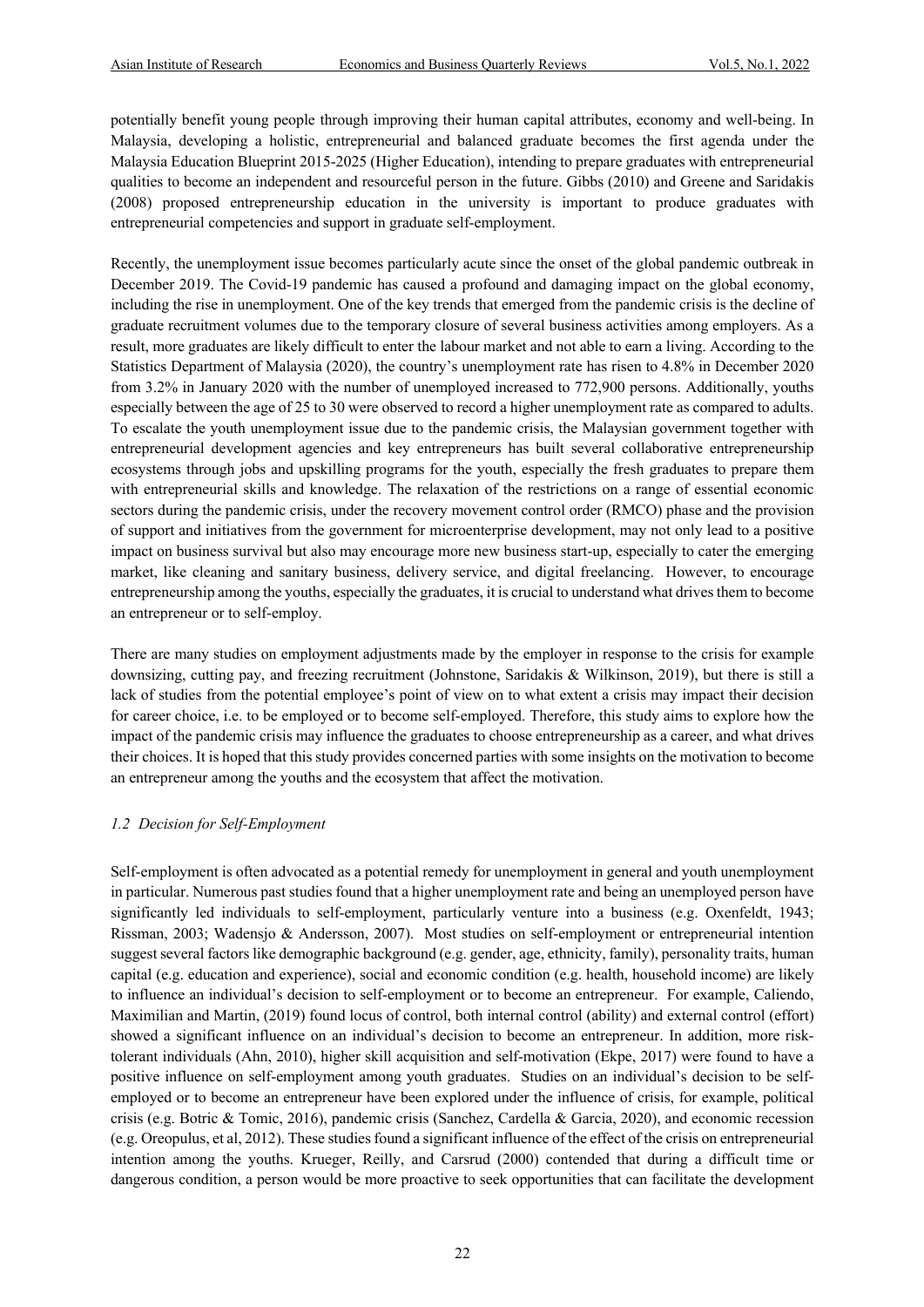of entrepreneurial intention. The Covid-19 disease outbreak has posed a devastating challenge to the global economy. It is expected that the uncertain or dangerous situation can influence a person's intention to start a business, due to limited job offers. This current study defines self-employment as the state of working for oneself as a freelance or the owner of a business rather than for an employer.

#### *1.3 Necessity and Opportunity Entrepreneurship Driven*

Many studies on reasons to start a venture have been focused on the combination of factors, including the traditional psychological traits and motivation influences (e.g. McClelland, 1987; Brockhaus & Horwitz, 1986; Frank, Lueger & Korunka, 2007). These primary entrepreneurship scholars viewed certain personal attributes able to differentiate an entrepreneur from a non-entrepreneur. Robinson, et al (1991) contended that the use of a personrelated approach is untimely because those characteristics are also used for classifying the individual characteristics in other fields like professionals, managers and salespeople. In the  $21<sup>st</sup>$  century, under the new economic growth model, many scholars suggested the emerging entrepreneurial motivation called 'necessitydriven or opportunity-driven (Devins, 2009; Williams & Williams, 2014; Block & Wagner, 2010; Elifneh, 2015). This concept is said to be originated from the earlier work on 'push and pull' motivations for venture start-up by Cooper and Dunkelberg (1986) and Solymossy (1997). The necessity-opportunity entrepreneurship driven has been treated as two-fold motives of new venture creation, particularly to distinguish entrepreneurs motivated by economic needs and by a desire for self-realisation (Reynolds, et al, 2005, Williams & Round, 2009). The opportunity-driven entrepreneurs are those who decided to start a business because they wanted to exploit the opportunity and benefits they see, whereas the necessity-driven entrepreneurs become entrepreneurs due to lack of other options or unsatisfactory with current conditions. Many researchers contended that more successful entrepreneurs are driven by opportunity rather than necessity (Nasiri & Hamelin, 2019; Zali et al., 2013). This study explores the concept of necessity-opportunity entrepreneurship as the motivation to self-employment or entrepreneurial practice among the graduates of the Entrepreneurship Program in Universiti Malaysia Sabah.

#### *1.4 Research Questions*

This study aims to explore the impact of the pandemic crisis on graduates' career decisions and what drives their choices. The precise research questions for this study area:-

- (i) What are key influences for self-employment among graduates during a pandemic?
- (ii) What types of supports are needed by self-employed graduates during this difficult time?

#### **2. Method**

This study involves 108 graduates of the Entrepreneurship Bachelor's Degree Program in the Faculty of Business, Economics and Accountancy, Universiti Malaysia Sabah, who have graduated in November 2020. A structured questionnaire was developed and distributed via Google Forms, which the linking address (URL) was purposively shared via WhatsApp group of Entrepreneurship Program alumni batch 2020. Purposive sampling was used in this study as it allows convenience and more objectivity rather than excessive information to explain the phenomenon under investigation (Blaikie, & Priest, 2017; Bryman, 2019). The questions included dichotomous and 5-point Liker scales of attitudinal responses, from 1 (extremely negative) to 5 (highly positive) to measure the level of agreeableness and importance towards a certain statement. Data were analysed using the descriptive analysis, including the frequency, mean and crosstabulation to explore (i) the decision and motivation for self-employment among graduates and (ii) support needed for self-employment.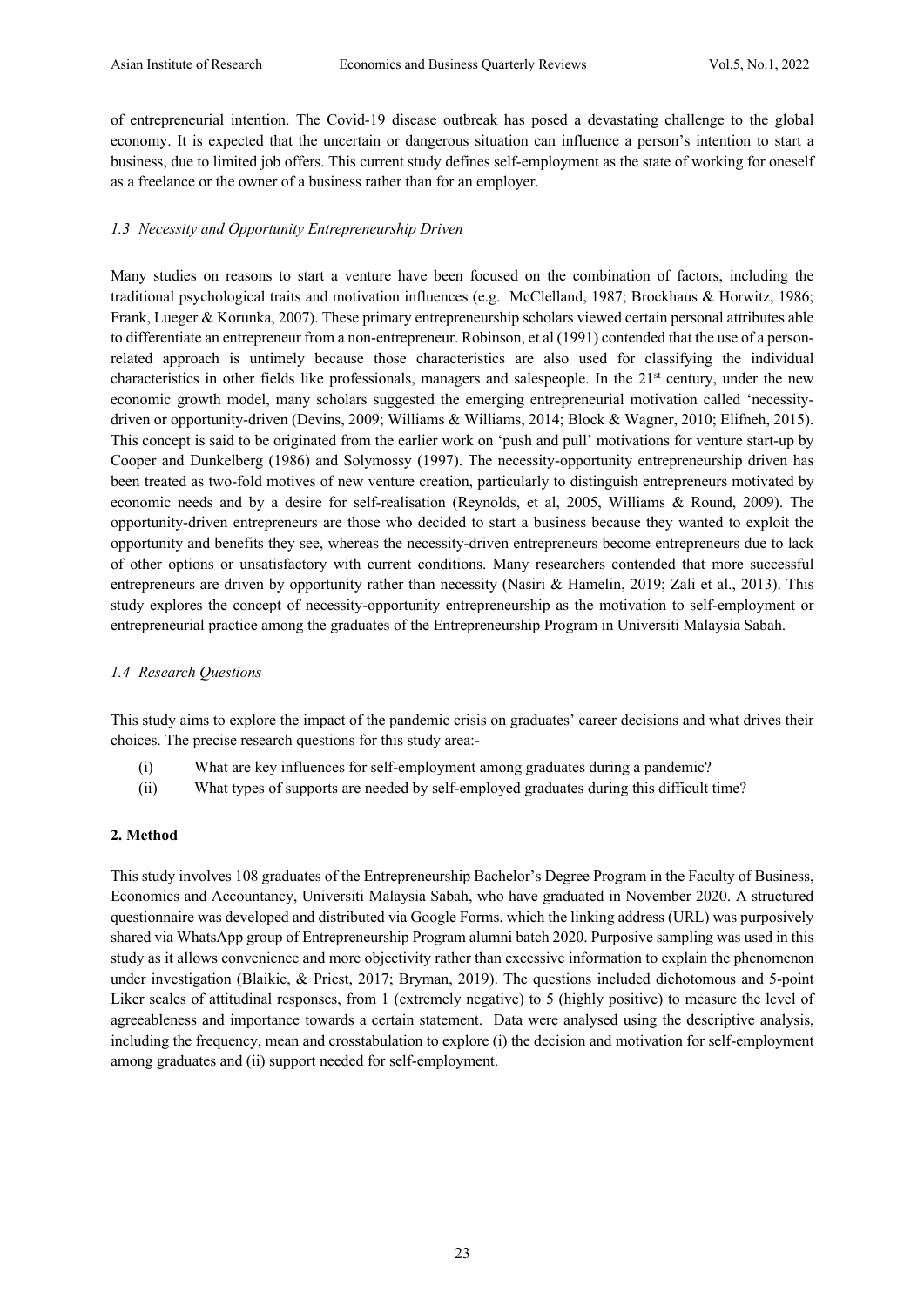## **3. Results**

## *3.1 Profile of Respondents*

Table 1 shows the respondents' profile, which involved 108 graduates of Degree in Business (Entrepreneurship) of the Faculty of Business, Economics and Accountancy, Universiti Malaysia Sabah. The majority of the respondents involved in this study are aged between 22 to 25 and mainly are female (62.1 percent). The vast majority of them have planned for their future career, with more than half of the graduates wanted to work in a company after their graduation, followed by 41.4 percent of them who intended to become an entrepreneur. Interestingly after their graduation, the study found that more than half of the graduates surveyed choose selfemployment (58.6 percent), which mainly of them has started their own business (27.6 percent) and become a freelancer (24.1 percent). Possibly, the support and initiatives for entrepreneurial development provided by the government during this adverse situation pose a positive perception of future business opportunities among the graduates that may increase entrepreneurial intention.

| <b>Respondent's Profile</b> |                           | Quantity | Percentage |  |
|-----------------------------|---------------------------|----------|------------|--|
| Age                         | 22 to 25                  | 93       | 86.2       |  |
|                             | $26$ to $30$              | 15       | 13.8       |  |
| Gender                      | Male                      | 41       | 37.9       |  |
|                             | Female                    | 67       | 62.1       |  |
| Career Choice before        | Not sure                  |          | 6.9        |  |
| Graduation                  | To work in a company      | 56       | 51.7       |  |
|                             | To become an entrepreneur | 45       | 41.4       |  |
| Job<br>Current<br>after     | Employed                  | 45       | 41.4       |  |
| Graduation                  | Self-employed             | 63       | 58.6       |  |

# *3.2 Factors Influence Decision for Self-Employment*

To explore the key influences for self-employment among graduates surveyed, all the 63 respondents were asked to rate their agreeableness on several reasons given including i) to earn an income, ii) to take advantage of business opportunities, and iii) knowledge and skills. Table 2 reveals non-monetary reasons recorded the highest positive responses, i.e. '*because I see the benefits and opportunity from entrepreneurship*' (Mean=4.76) and *'because I believe I can make use of the knowledge and skills I have'* (Mean=4.58), while monetary reason recorded the least positive responses. This result is in line with previous studies which found that ability to find opportunities as the possible solution in uncertain situations (Hansen, Shrader & Monllor, 2011), and skill acquisition (Ekpe, 2020) was considered as one of the main factors that influence proactive behaviour, which then leads to a decision for entrepreneurial activity or self-employment.

|  |  | Table 2: Reasons for Self-Employment (n=63) |  |
|--|--|---------------------------------------------|--|
|  |  |                                             |  |

|                                    |      | <b>Percentage of Responses</b> |       |                 |                          |                 |
|------------------------------------|------|--------------------------------|-------|-----------------|--------------------------|-----------------|
| <b>Reasons for Self-Employment</b> | Mean | <b>Strongly</b>                | Agree | <b>Neutral</b>  | <b>Disagree</b>          | <b>Strongly</b> |
|                                    |      | Agree                          |       |                 |                          | <b>Disagree</b> |
| To earn an income for a living     | 3.76 | 11.8                           | 52.9  | 35.3            | -                        | -               |
| See the benefits and opportunity   | 4.76 | 76.5                           | 23.5  | $\qquad \qquad$ | $\overline{\phantom{a}}$ | -               |
| I have knowledge and skills        | 4.58 | 58.8                           | 41.2  | -               | -                        | -               |

In relating to what drives the respondents for self-employment, the two dichotomies of necessity-opportunity entrepreneurship driven were used to gather their responses on motivation for self-employment. Table 3 shows more than half (54 percent) of the graduates who become self-employed perceived themselves as opportunitydriven. This result supports the findings from Nasiri and Hamelin (2019) and Zali, et al. (2013) who contended that more successful people including entrepreneurs are likely to be driven by opportunity rather than necessity.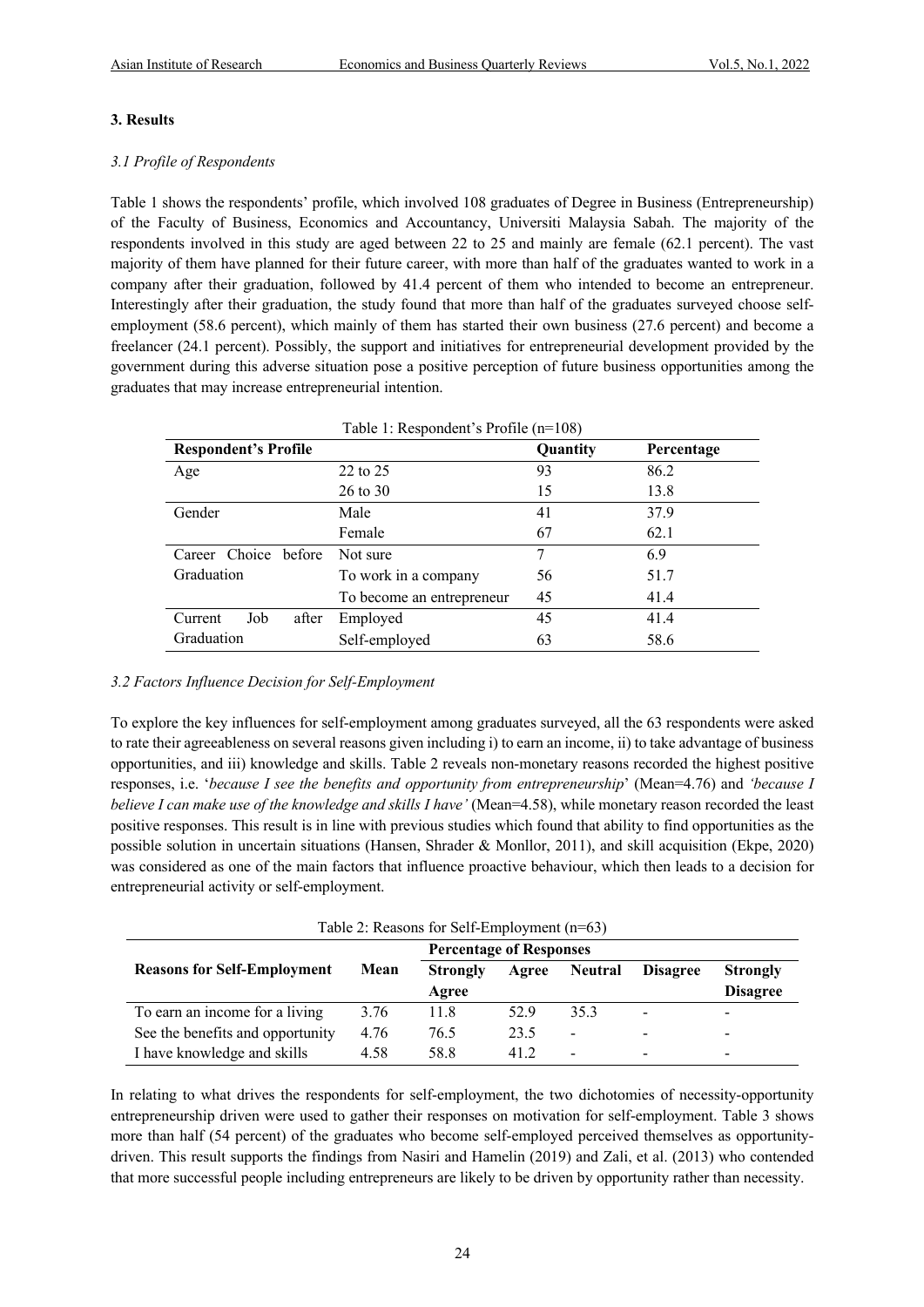| Table 3: Motivation for Self-Employment $(n=63)$                  |     |            |  |  |
|-------------------------------------------------------------------|-----|------------|--|--|
| What drives self-employment                                       |     | Percentage |  |  |
| "Because I have no better choices for work" (necessity-driven) 29 |     | 46         |  |  |
| "I would like to take advantage of a business opportunity"        | -34 | 54         |  |  |
| (opportunity-driven)                                              |     |            |  |  |

To explore further what career choice and reasons for self-employment explain the graduates' entrepreneurship driven, crosstabs were conducted to investigate the significant influence of these variables. The result of bivariate analysis between types and reasons for self-employment with necessity-opportunity motivation were found to have a significant relationship. Table 4 depicts self-employed graduates who perceived themselves as opportunitydriven are majority take up their own business rather than become a freelancer or help their family business. In addition, the opportunity-driven graduates are likely to have a positive perception of business opportunities and see the future benefits of becoming self-employed during this current difficult time. This result indicates that the opportunity-driven self-employed graduates have more entrepreneurial effort that allows them to discover and exploit opportunities to start a business (Nasiri & Hamelin, 2018). Meanwhile, the necessity-driven self-employed graduates are more populated by freelancers (e.g. digital freelancer, part-time private runner or drop shipper) with a majority of them perceived the knowledge and skills they possess as a necessity for them to become selfemployed or to take up an entrepreneurial start-up. These results support the work of Reynolds, et al (2002) who labelled that the necessity-driven individuals choose to work based on basic needs or obligations they have and they do not have better choices for work.

> Table 4: Bivariate Analysis to Explain the Types and Reasons for Self-Employment with Necessity and Opportunity Driven (n=63)

|                                    |                     | <b>Motivation for Self-Employment</b> |                           |  |  |
|------------------------------------|---------------------|---------------------------------------|---------------------------|--|--|
|                                    | <b>Significance</b> | <b>Necessity Driven</b>               | <b>Opportunity Driven</b> |  |  |
|                                    | Value               | $(n=29)$                              | $(n=34)$                  |  |  |
| <b>Type of Self-employment</b>     |                     |                                       |                           |  |  |
| Freelancer                         |                     | 87.5%                                 | $\theta$                  |  |  |
| Help family in a business          | $0.001**$           | $12.5\%$                              | 11.1%                     |  |  |
| Take up own business               |                     | $\theta$                              | 88.9%                     |  |  |
| <b>Reasons for Self-employment</b> |                     |                                       |                           |  |  |
| To earn an income for a living     |                     | 12.5%                                 | 22.2%                     |  |  |
| See the business opportunity       | $0.004*$            | $\Omega$                              | 66.7%                     |  |  |
| I have the knowledge and skills    |                     | 87.5%                                 | 11.1%                     |  |  |

Note: Convention is \*\*p<0.01, \*p<0.05

# *3.3 Supports Needed for Self-Employment*

In relating to types of supports needed by self-employed graduates during this difficult time, Figure 1 shows that respondents viewed self-motivation (Mean=4.647) and entrepreneurial development training (Mean=4.529) as more important than financial and social support to prepare themselves for self-employment or entrepreneurial practice. This result is in line with Ekpe (2017) in their study on youth graduates that self-motivation is positively related to self-employment. This study also proves that graduates who possess entrepreneurial skill and tertiary education will only venture into entrepreneurial practice or become self-employed if they are highly self-motivated and passionate about what they are wanted to do.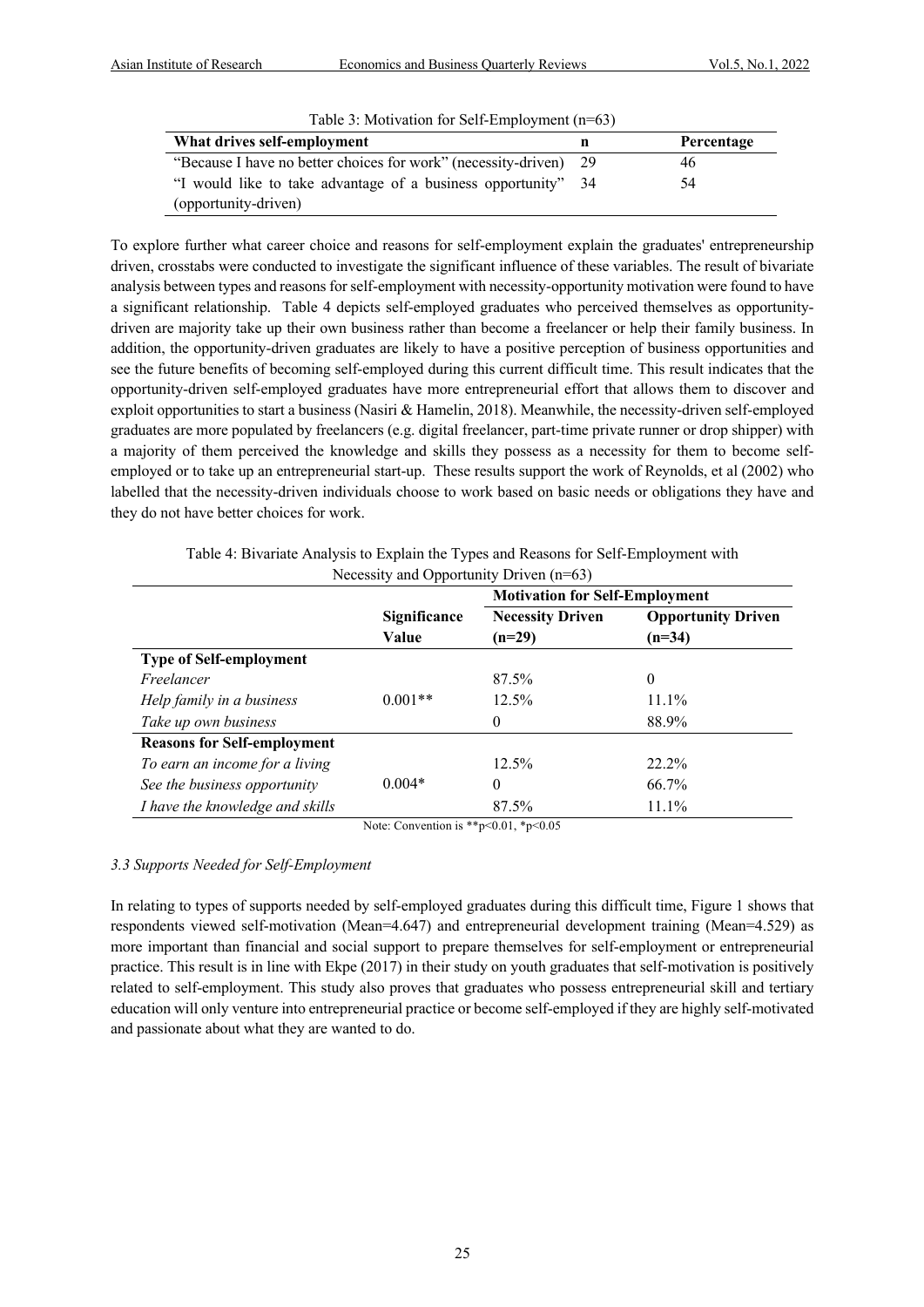

Figure1: Supports Needed for Self-Employment (n=63)

#### **4. Discussion**

Generally, the results of this study provide insights that self-employment received greater attention among graduates especially in a difficult situation, such as the current pandemic crisis. The study also found those opportunity-driven self-employed graduates are likely to venture into a business as they see greater opportunity and benefits from entrepreneurial activity. Those who perceived themselves as necessity-driven are more likely to undertake a freelance job or help their family in business mainly because to practice their knowledge and skills as well as to earn a living. It is also found that self-motivation and skill acquisition are perceived by self-employed graduates as highly important to pursue their future careers, particularly as an entrepreneur. Although financial and social support tends to be least important among self-employed graduates. this study concludes that having a positive perspective on various supports and initiatives provided by the government (e.g. economic stimulus package) and the emerging of new market needs during pandemic (i.e. essential goods and services like sanitary, cleaning and delivery) have lessened the threatening impacts of the crisis on society. Rather, this adverse situation is treated as a positive stimulus among some of the graduates that prepare them to become self-employed or to become an entrepreneur. The findings also suggest that during an uncertain environment, individuals are likely to make use of their skills to find alternative solutions to overcome obstacles by becoming more proactive and independent person. In conclusion, the study recommended that university, government and youth organisations should continue to provide various skill development programs, like business management and digital business training, to deepen the human capital attributes among youths, particularly the graduates. Finally, the analysis of the decision for self-employment among graduates in this study is limited in that it focuses primarily based on a small-scale survey on a single study program of a university. Nevertheless, this study hopes to contribute to the literature relating to the preparedness of graduates of the business course in Malaysia to become an entrepreneur or self-employed after their graduation, especially during an uncertain crisis. Future studies can investigate further the perspectives of other graduates of other higher educational institutions in Malaysia.

#### **References**

- Ahn, T. (2010). Attitudes Toward Risk and Self-Employment of Young Workers. Labour Economics, 17(2), 434- 442.
- Kumaran, A.S., Rosli, N.S., Kurup, V., Mathaven, L., & Zawari, M.Z. (2018). Factors Influence Graduates in Becoming Entrepreneurs Among Accounting Students in Malaysian University. International Journal of Business, Economics and Law, Vol. 15 (4), 87-98.

Blaikie, N. & Priest, J. (2017). Social Research: Paradigms in Action. Polity Press, UK.

- Block, J., & Wagner, M., (2010). Necessity and Opportunity Entrepreneurs in Germany: Characteristics and Earnings Differentials. Schmalenbach Business Review, 62(2), 154–174.
- Botric, V. & Tomic, I. (2016). Self-employment of the young and the old: exploring effects of the crisis in Croatia. Working Papers 1603, The Institute of Economics, Zagreb.
- Brockhaus, R. H. and Horwitz, P. S. (1986), The psychology of the entrepreneur. In D. L Sexton, R.W. Smiller (ed.), The Art and Science of Entrepreneurship, 25-48. Cambridge, MA: Ballinger.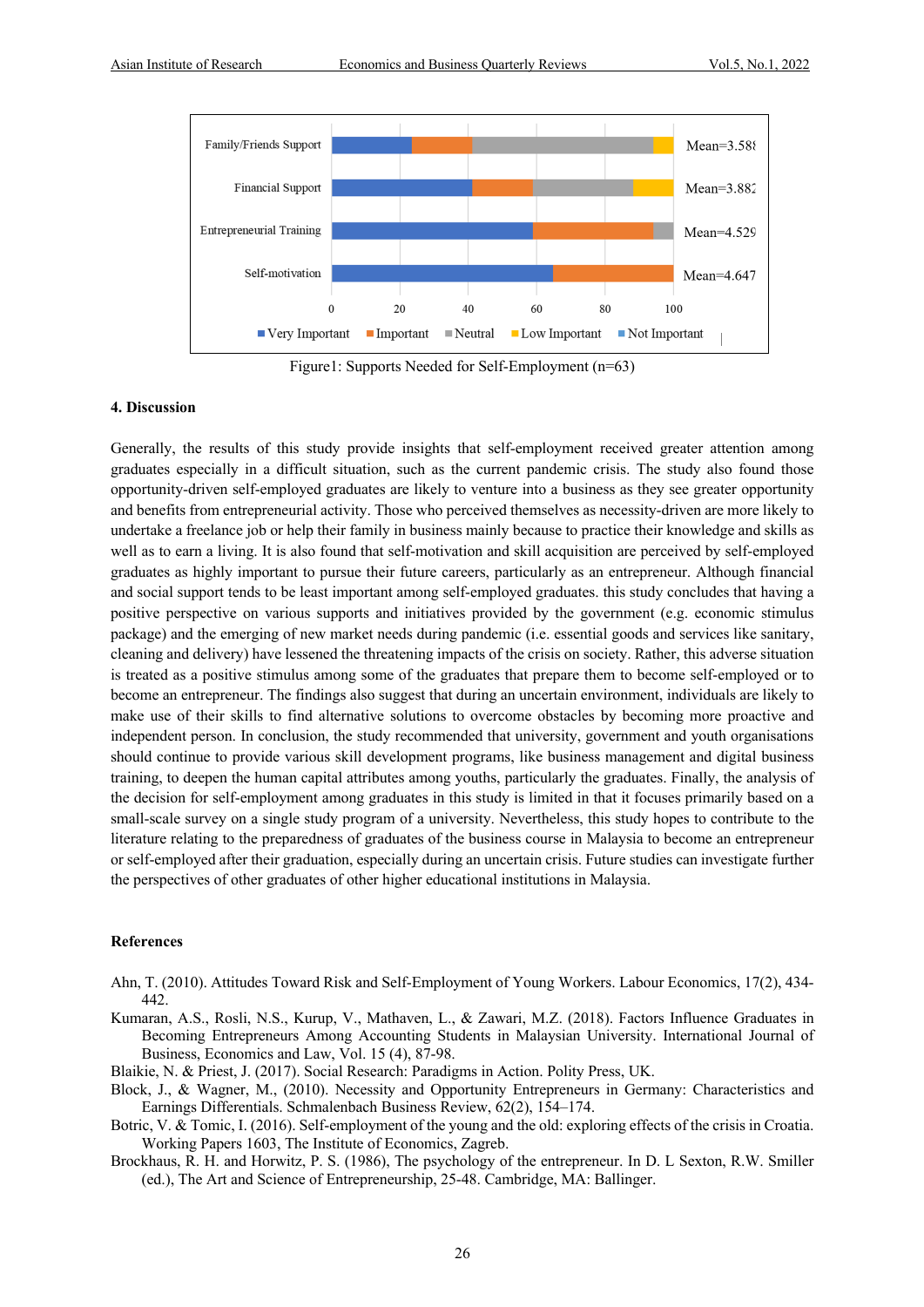Bryman, A. (2015). Social Research Methods. Oxford University Press.

- Caliendo, M., Maximilian, G. & Martin, W. (2019). Entrepreneurial Persistence beyond Survival: Measurement and Determinants, IZA Discussion Paper, No. 12607, Institute of Labour Economics.
- Cooper, A. C., & Dunkelberg, W. C., (1986). Entrepreneurship and Paths to Business Ownership. Strategic Management Journal, 7(1), 53-68.
- De Clercq, D. & Honig, B. (2011). Entrepreneurship as an Integrating Mechanism for Disadvantaged Person. Entrepreneurship and Regional Development, 23(5-6), 353-372.
- Devins, D., (2009). Enterprise in Deprived Areas: What Role for Start-ups? International Journal of Entrepreneurship and Small Business, 8(4), 486-498.
- Ekpe, I. (2017). Entrepreneurial Skill Acquisition, Psycho-Social Factors and Youth's Self-Employment in Malaysia. Journal of Entrepreneurship Education, 20(1), 1-11.
- Elifneh, Y. W. (2015). What Triggers Entrepreneurship? The Necessity/Opportunity Dichotomy: A Retrospection. Journal of Poverty, Investment and Development, 15, 22-27.
- Frank, H., Lueger, M. and Korunka, C. (2007). The Significance of Personality in Business Start-up Intentions, Start-up Realization and Business Success, Entrepreneurship and Regional Development, 19, 227-251.

Gibbs, G. (2010). Dimensions of Quality, The Higher Education Academy: United Kingdom.

- Greene, F. J. & Saridakis, G. (2008). The Role of Higher Education Skills and Support in Graduate Self-Employment. Studies in Higher Education, 32(6), 653-672.
- Hansen, D., Shrader, R. & Monllor, J. (2011). Defragmenting Definitions of Entrepreneurial Opportunity. Journal of Small Business Management, 49, 283-304.
- Johnstone, S., Saridakis, G. & Wilkinson, A. (2019). The Global Financial Crisis, Work and Employment: Ten Years On. Economic and Industrial Democracy, 40(3), 455-468.
- Krueger, N. F., Reilly, M. D. & Carsrud, A. L. (2000). Competing Models of Entrepreneurial Intentions, Journal of Business Venturing, 15(5-6), 411-432.
- Mazlina, M. & Maitilee, S. (2015). Personal attributes, family influences, entrepreneurship education and entrepreneurship inclination among university students. Kajian Malaysia, 33, 155-161.
- McClelland, D.C (1987). Characteristics of Successful Entrepreneurs, Journal of Creative Behaviour, 21(3): 219- 233.
- Nasiri, N. & Hamelin, N. (2019). Entrepreneurship Driven By Opportunity and Necessity: Effects of Educations, Gender and Occupation in MENA. Asian Journal of Business Research, 8(2), 57-71.
- Oreopoulos, P., Wachter, T., & Heisz, A. (2012). The Short- and Long-Term Career Effects of Graduating in a Recession. American Economic Journal: Applied Economics, 4(1), 1-29.
- Oxenfeldt, A. R. (1943). New Firms and Free Enterprise: Pre-war and Post-war Aspects. Washington DC: American Council on Public Affairs.
- Reynolds, P. D., Bosma, N., Autio, E., Hunt, S., Bono, N. D., Servais, I., Lopez-Garcia, P., and Chin, N., (2005). Global Entrepreneurship Monitor: data collection design and implementation 1998–2003ǁ, Small Business Economics, 24(3), 205–231.
- Rissman, E. (2003). Self-employment as an Alternative to Unemployment. Working Paper Series, No. WP-03-34, Federal Reserve Bank of Chicago.
- Robinson, P. B., Simpson, D. V., Huefner, J. C. and Hunt, H. K. (1991), An Attitude Approach to the Prediction of Entrepreneurship, Entrepreneurship Theory and Practice, Summer: 13 31.
- Sánchez, B. R. H., Cardella, G. M. & Garcia, J. C. S. (2020). Psychological Factors that Lessen the Impact of COVID-19 on the Self-Employment Intention of Business Administration and Economics' Students from Latin America, International Journal of Environmental Research and Public Health, 17, 1-22.
- Sekaran, U., & Bougie, R. (2010). Research methods for business: A skill building approach (5 ed.). Chichester, West Sussex: John Wiley & Sons, Inc.
- Solymossy, E., (1997). Push/pull motivation: Does it Matter in Terms of Venture Performance? in P. Reynolds, W. D., Bygrave, N. C., Carter, S., Manigart, C., Mason, G., Meyer, & K., Shaver (Eds.), Frontiers of Entrepreneurship Research.
- Statistics Department of Malaysia (2020). Labour Force Survey, released on 11 January 2021, retrieved from https://www.dosm.gov.my
- Wadensjo, E. & Andersson, P. (2007). Do the Unemployed Become Successful Entrepreneurs? International Journal of Manpower, 28(7), 604-626.
- Williams, C. C., & Round, J. (2009). Evaluating Informal Entrepreneurs' Motives: Some Lessons from Moscow. International Journal of Entrepreneurial Behaviour and Research, 15(1), 94–107.
- Williams, N., & Williams, C. C., (2014). Beyond Necessity versus Opportunity Entrepreneurship: Some Lessons from English Deprived Urban Neighborhoods. International Entrepreneurship and Management Journal, 10(1), 23-40.
- Yusof, M., Sandhu, M. S. & Jain, K. K. 2007. Relationship between psychological characteristics and entrepreneurial inclination: A case study of students at UNITAR. Journal of Asia Entrepreneurship and Sustainability 3(2): 1–16